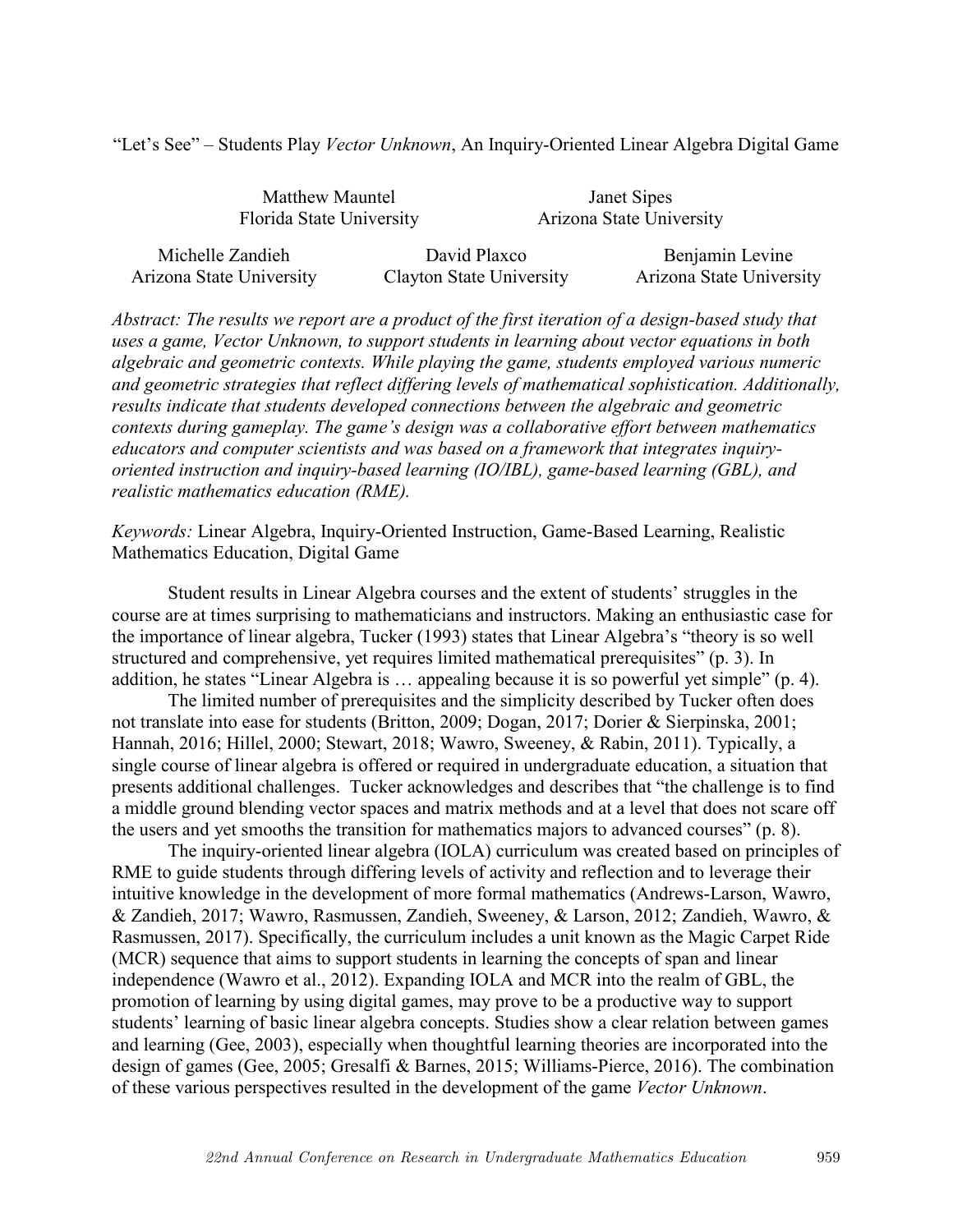### **Theoretical Framework Utilized for Game Design**

The MCR task sequence, which follows RME design principles, aligns well with the structure of game design supported by GBL. Zandieh, Plaxco, Williams-Pierce, and Amresh (2018) developed a framework aligning aspects of GBL with RME and IO/IBL instruction. In considering the three perspectives, Zandieh et al (2018) focused on four aspects of design and implementation: structure of task sequence, nature of task sequence, students' role, and teachers' role. Drawing on specific recommendations from the literature the authors identified similarities along each of these four dimensions for each of the three perspectives. Consider, for instance, the structure and nature of task sequences. Gee (2003) states "Good games operate at the outer and growing edge of a player's competence, remaining challenging, but do-able ... [therefore] they are often also pleasantly frustrating, which is a very motivating state for human beings". Similarly, Rasmussen & Kwon (2007) articulate a perspective for Inquiry-Oriented instruction when they suggest that "challenging tasks, often situated in realistic situations, serve as the starting point for students' mathematical inquiry"; they also assert that students should solve novel problems. Further, Laursen, Hassi, Kogan, & Weston (2014) state that "IBL methods invite students to work out ill-structured but meaningful problems". Our research team has drawn on the design principles of GBL and IO/IBL to convert the first task of the MCR sequence (an RME-based task) to produce the game *Vector Unknown*.

## *Vector Unknown* **Gameplay**

Gameplay currently consists of five levels and data from Levels 1, 2, and 5 was analyzed. The goal is to guide the rabbit to the basket; a sample screen is displayed in Figure 1. The player moves the rabbit by dragging up to two vectors from the Vector Selection area into the Vector Equation. Adjusting the scalars in front of the vectors in the Vector Equation generates a geometric representation (Predicted Path) of the linear combination. When the player has made selections and presses GO, the rabbit moves along each component vector until it reaches the sum of the rabbit's location and the outcome of the vector equation. The mathematical notation for the move is recorded in the Log.



*Figure 1. Sample Screen*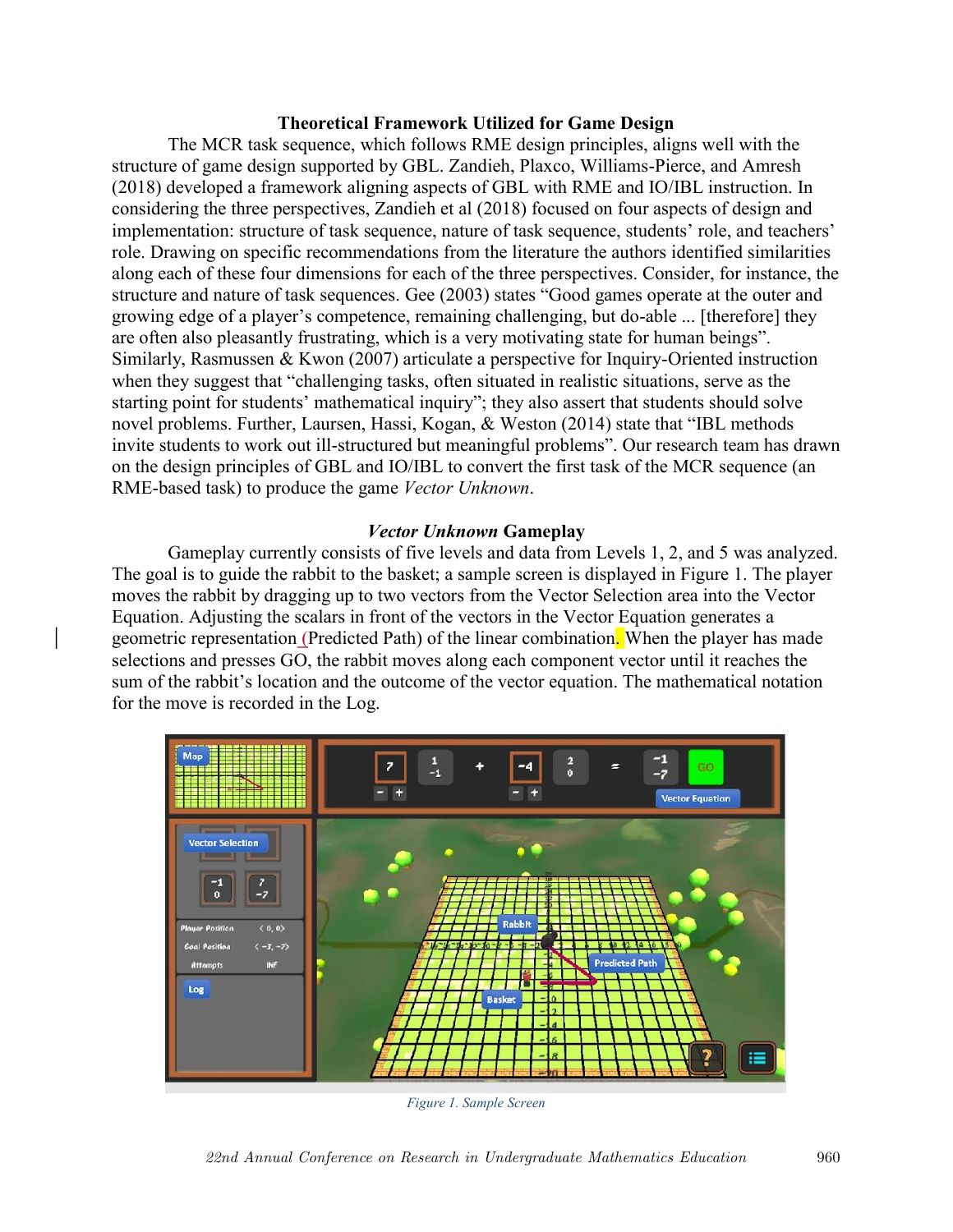The game controls reflect common mathematical notation for a vector equation. Scalars were constrained to integers and can be adjusted using plus and minus controls to encourage players 1) to make connections between numerical scalar adjustment and the corresponding change in geometry, and 2) to explore the idea of span. Each level includes a pair of linearly independent vectors along with a scalar multiple of each of the vectors. Level 2 excludes the Predicted Path provided in Level 1, requiring the player to visualize the path on their own or to find the solution using numerical methods. Level 5 includes the Predicted Path from Level 1, but the player must collect one to three keys on the board prior to approaching the basket; this requires the player to consider travel from a point other than the origin.

#### **Research Questions**

This report presents some findings from the first iteration of a design-based research study (Cobb, Confrey, DiSessa, Lehrer, & Schauble, 2003) and will focus on answering the following questions:

- 1. What are students' strategies for completing the game *Vector Unknown*?
- 2. How do students' strategies vary according to their level of experience with linear algebra?

#### **Methodology and Participants**

This project is a collaborative effort of three public institutions: 1) a comprehensive Research I university in the southwestern United States, 2) a multi-purpose regional university in the southeastern United States, and 3) a comprehensive Research I university in the southeastern United States. Eleven clinical interviews were conducted across the three participating universities. Each interview lasted approximately one hour, during which participants were asked to complete three levels of the *Vector Unknown* digital game. As needed, the interviewer provided help on how to navigate the game's screens and use the controls. Interviewers asked scripted questions along with impromptu follow-up questions. Impromptu questions were asked to further clarify and explore the participants' thinking about gameplay as well as any mathematical insights or strategies the participant developed during gameplay.

Participants were diverse with five students identifying as white, five students identifying as black, and one student identifying as Asian; five of the participants were males, and six were female. The students were selected to have a broad range of experience with linear algebra. Participants included Math, Biology, Computer Science, Education, and Engineering majors. The research team reviewed the interviews for strategies used in completing the game, and selected three research subjects to highlight differences in level of expertise in linear algebra. One student had never taken a linear algebra course, one was enrolled in linear algebra, and one had completed a linear algebra course a few months prior.

#### **Preliminary Results**

#### **Case Study 1: Gwen - Limited Exposure to Linear Algebra**

Gwen has a degree in psychology and will be taking linear algebra in preparation for graduate school. She had no experience with linear algebra prior to playing the game. Her strategy for Level 1 consisted of a trial-and-error approach with vectors and scalars selected at random. Before long Gwen began to realize that the vector equation allows for two vectors to be used simultaneously and attempted to decipher what the scalars did: "I'm trying to figure out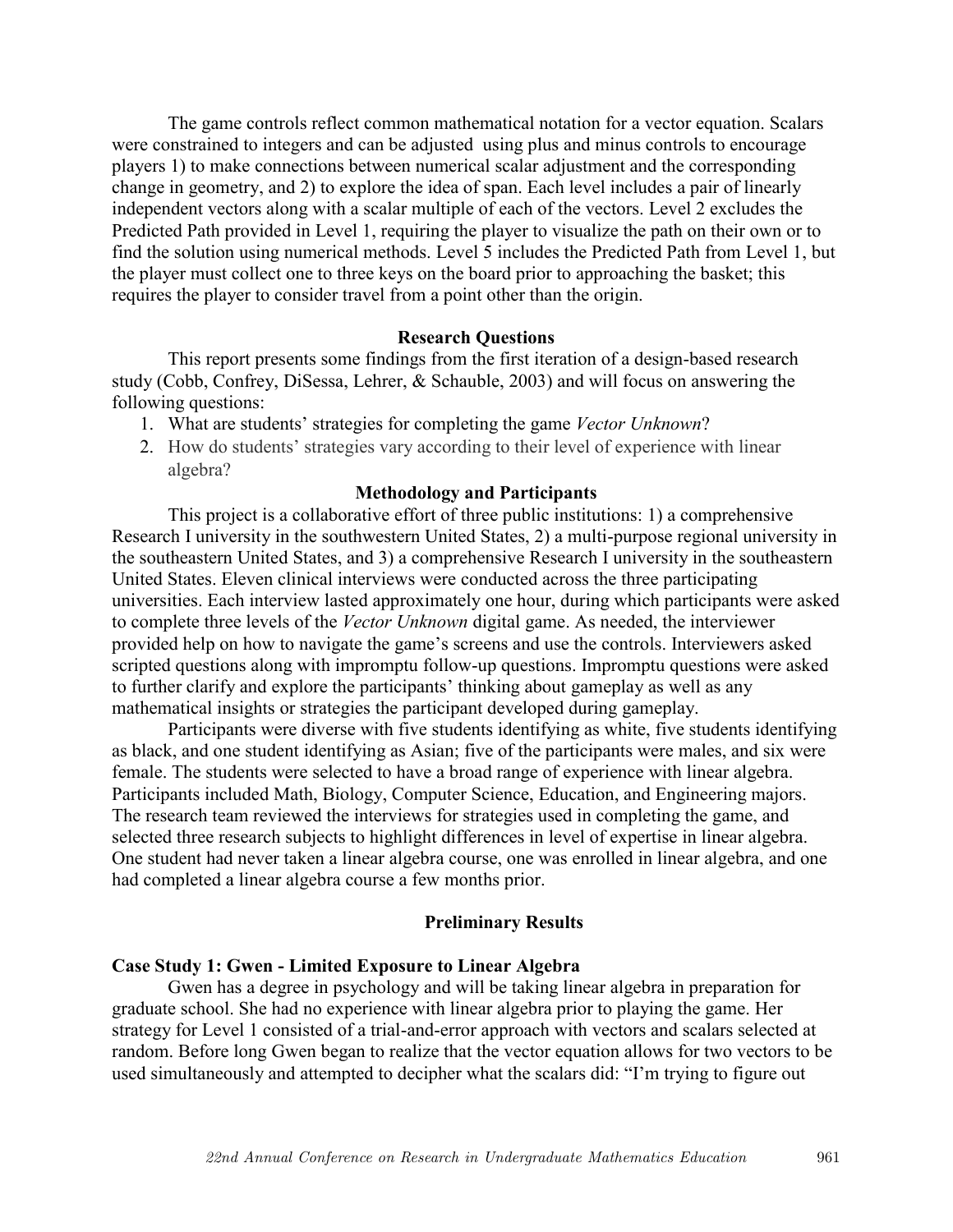what the orange square has to do [...] is it 2 times  $\lfloor 0, -2 \rfloor$  to get me 0 over -4?" Gwen completed the Level 1 even though she "had no idea what I just did".

Gwen completed Level 1 again to gain a better understanding of what allowed her to complete the level. On her second attempt, she focused more on the numbers that would get the rabbit to the basket. Despite her numeric approach, Gwen described her strategy as "mindlessly clicking" until the trajectory path showed the correct combination of vectors and scalars. When asked to explain what happened, she responded:

the little numbers in the orange square are […] multiplying by the numbers given. [...] I guess it's what can I multiply in each of these areas to—hold on. [...] I'm trying to figure out what I can multiply to get 0 on the x-axis or the numerator while at the same time getting from 0 to 12 on the denominator.

For Level 2 Gwen was more numeric than in her approach to solving the previous level: "I'm not even looking at the position of the rabbit going to the basket. I was just trying to throw in numbers until I got to the position". Level 5 contained one key before the basket unlocked. Gwen immediately selected the vector <-4, -6> from the Vector Selection and scaled it by -1 to reach the key at <4, 6>. Although Gwen had the Predicted Path, she was less dependent on it on Level 5 than on Level 1. In summary, Gwen's guess-and-check numerical strategies evolved during gameplay, and her comments seemed indicative of a growing understanding of the vector equation.

## **Case Study 2: Andrew – Enrolled in a non-IOLA Linear Algebra Course**

Andrew, a senior biology and computation science major who had completed three postsecondary mathematics courses, was enrolled in linear algebra. He focused on making the vector equation yield the goal position. Only after he completed Level 5, where he had to move to the key before moving to the basket, did he begin to direct his attention to the graph. He focused so completely on the equation that he initially noticed no difference in Level 1 and Level 2. However, after he had completed Level 5 and went back to Levels 1 and 2, he noticed that Level 2 does not "show me where it would take me". He mentioned using trial-and-error and intuition and seemed to have strong number sense that allowed him to complete each level quickly.

Andrew's more inquisitive nature came out while talking about scalar multiples as illustrated by the following dialogue; his geometric conceptions seemed to be emerging.

*Interviewer*: Do you notice anything special about those vectors?

*Andrew*: About the -3 and the 9 and 3? [indicating <-3, -1> and <9, 3>] Well, one of them is both negative and one of them is both positive, and also they are multiples of each other. …

*Interviewer*: So where could you get on the board with just those two vectors?

*Andrew*: Um...can I try and see? [interviewer concurs]

*Andrew*: Alright, let's see! [Andrew moves the scalar multiples to vector equation, scales them up and down, and notes that the bunny was moving along the same line.]

*Andrew*: Alright! [nods and points] Ok, so now I see kinda what it's doing. [...] if you add to this one or take away from it [referring to increasing and decreasing one of the scalars], it's still on that same line. Likewise with this one. And since this is the multiple of that one, that means that this is the dependent one on that vector.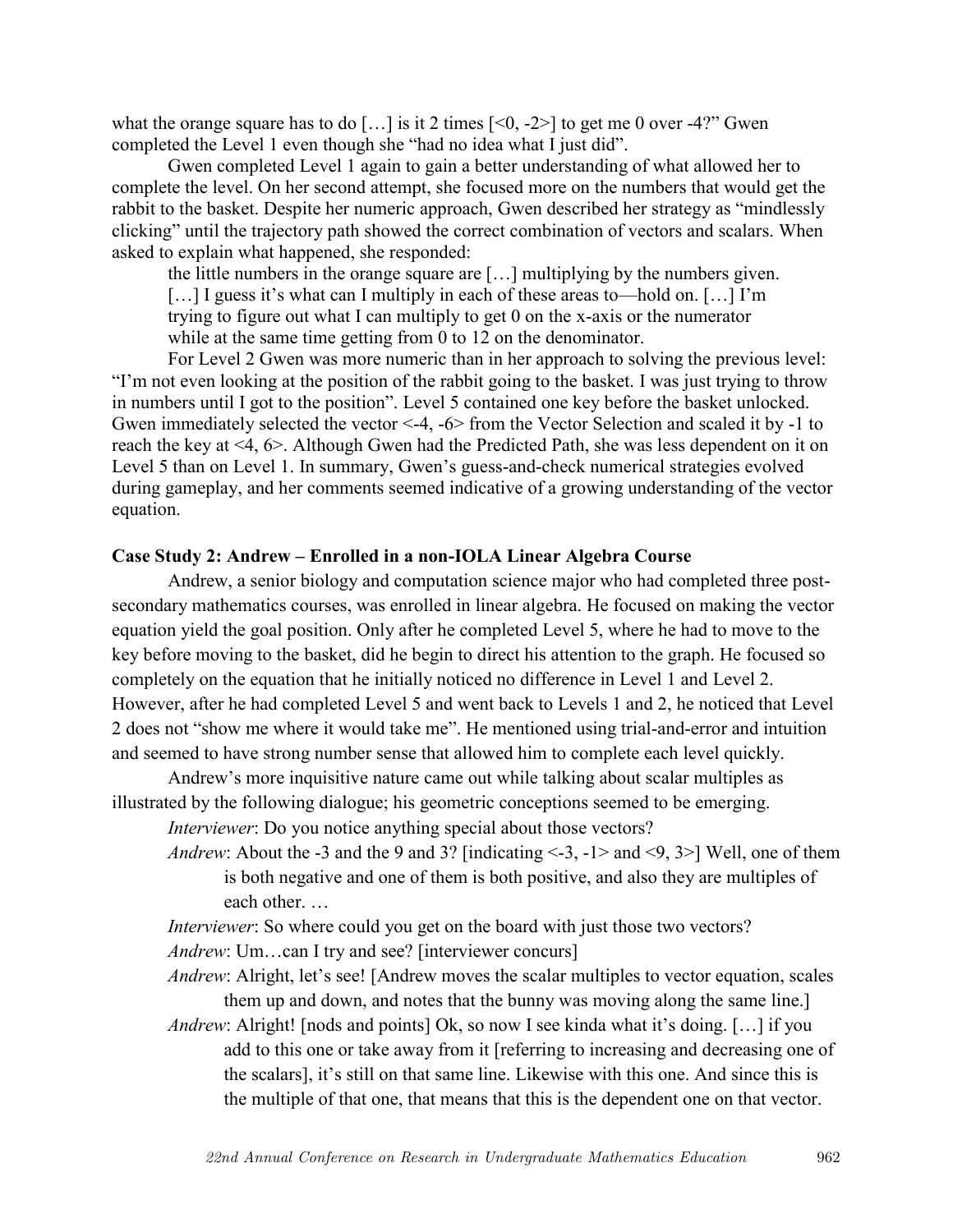- *Interviewer*: You used the word linearly dependent. What does linearly dependent mean to you?
- *Andrew*: So as far as I've learned in my linear algebra class, it means that, basically kinda like what I just said. […] it just means that if you multiply the independent vector by some scalar 1, 2, 3, whatever, -1, -2, you will be able to get that other vector, basically. [Andrew continuously clicks the mouse to change the scalars.]

Ultimately, Andrew began to make connections between the numeric and graphical ideas of linear dependence despite his strong systematic use of numerical strategies.

# **Case Study 3: Lauren - Completed an IOLA Linear Algebra Course**

Lauren was a junior applied mathematics major who had completed six post-secondary mathematics courses, including linear algebra in Fall 2017. Lauren took on the conscious role of game tester and teacher during her interview. She volunteered information about aspects of gameplay that she liked and did not like without being prompted by the interviewer. This perspective precipitated in gameplay that was less focused on reaching the goal during each level and more focused on discovering how adjusting aspects of the vector equation and pressing GO resulted in different movements of the rabbit as illustrated by Figure 2.



Lauren's playful nature resulted in an explanation of why two linearly independent vectors span  $\mathbb{R}^2$ :

[She chooses two linearly independent vectors.] This diagonal line stretches on forever [points to Vector 1] and this diagonal stretches on forever [points to Vector 2]. However much you multiply that vector, and they start wherever you add them […] And you can start anywhere along this by shifting it [points to Vector 1]. And so you can cover the entire board by starting with this vector [points to Vector 2] anywhere along this vector [Vector 1].

In brief, Lauren used a playful geometric approach and gave indications that she was beginning to conceptualize the idea of span.

# **Preliminary Conclusion/Questions for Audience**

Preliminary analysis of the data reveals that students used a variety of strategies which evolved during gameplay and resulted in mathematical realizations. What are some suggestions for expanding the game to help teach span and linear independence? How could this game be incorporated into a linear algebra course? What instructional sequences in linear algebra could be translated into a level of the game?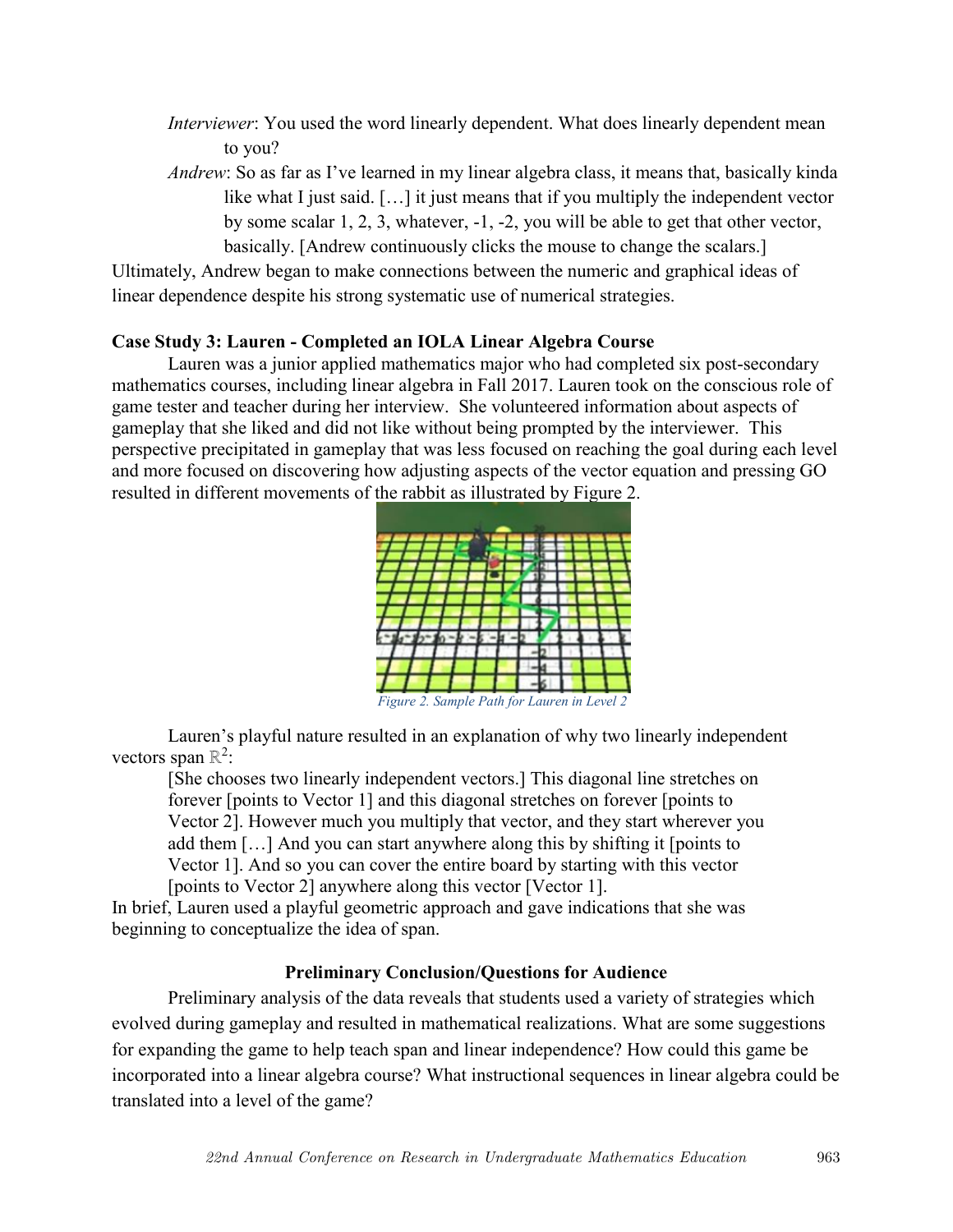### **References**

- Andrews-Larson, C., Wawro, M., & Zandieh, M. (2017). A hypothetical learning trajectory for conceptualizing matrices as linear transformations. *International Journal of Mathematical Education in Science and Technology, 48:6, 809-829.*
- Britton, S., & Henderson, J. (2009). Linear algebra revisited: An attempt to understand students' conceptual difficulties. *International Journal of Mathematical Education in Science and Technology*, *40*(7), 963–974.
- Cobb, P., Confrey, J., DiSessa, A., Lehrer, R., & Schauble, L. (2003). Design experiments in educational research. Educational Researcher, 32(1), 9–13.
- Dogan, H. (2018). Differing instructional modalities and cognitive structures: Linear algebra. *Linear Algebra and Its Applications*, *542*, 464–483.
- Dorier, J.-L., & Sierpinska, A. (2001). Research into the teaching and learning of linear algebra. In D. Holton, M. Artigue, U. Krichgraber, J. Hillel, M. Niss, & A. Schoenfeld (Eds.), *The teaching and learning of mathematics at university level: An ICMI study (pp. 255–273).*
- Gee, J.P. (2003). What video games have to teach us about learning and literacy. New York: Palgrave MacMillan.
- Gee, J. P. (2005). Learning by design: Good video games as learning machines. *E-Learning, 2*(1), 5-16.
- Gresalfi, M. S., & Barnes, J. (2015). Designing feedback in an immersive videogame: Supporting student mathematical engagement. *Educational Technology Research and Development,64*(1), 65-86.
- Hannah, J., Stewart, S., & Thomas, M. (2016). Developing conceptual understanding and definitional clarity in linear algebra through the three worlds of mathematical thinking. *Teaching Mathematics and Its Applications: An International Journal of the IMA*, *35*(4), 216–235.
- Hillel, J. (2000). Modes of description and the problem of representation in linear algebra. In *On the teaching of linear algebra* (pp. 191–207). Springer.
- Laursen, S. L., Hassi, M. L., Kogan, M., & Weston, T. J. (2014). Benefits for women and men of inquiry- based learning in college mathematics: A multi-institution study. *Journal for Research in Mathematics Education*, 45(4), 406-418.
- Rasmussen, C., & Kwon, O. N. (2007). An inquiry-oriented approach to undergraduate mathematics. *The Journal of Mathematical Behavior*, 26(3), 189-194.
- Stewart, S. (2018). Moving Between the Embodied, Symbolic and Formal Worlds of Mathematical Thinking with Specific Linear Algebra Tasks. In *Challenges and Strategies in Teaching Linear Algebra* (pp. 51–67). Springer.
- Tucker, A. (1993). The growing importance of linear algebra in undergraduate mathematics. *The College Mathematics Journal*, *24*(1), 3–9.
- Wawro, M., Sweeney, G. F., & Rabin, J. M. (2011). Subspace in linear algebra: Investigating students' concept images and interactions with the formal definition. *Educational Studies in Mathematics*, *78*(1), 1–19.
- Wawro, M., Rasmussen, C., Zandieh, M., Sweeney, G. F., & Larson, C. (2012). An Inquiry-Oriented Approach to Span and Linear Independence: The Case of the Magic Carpet Ride Sequence. *PRIMUS*, *22*(8), 577-599.
- Williams-Pierce, C. (2016). On Reading and Digital Media. *Journal of Management Education,40*(4), 398-404.